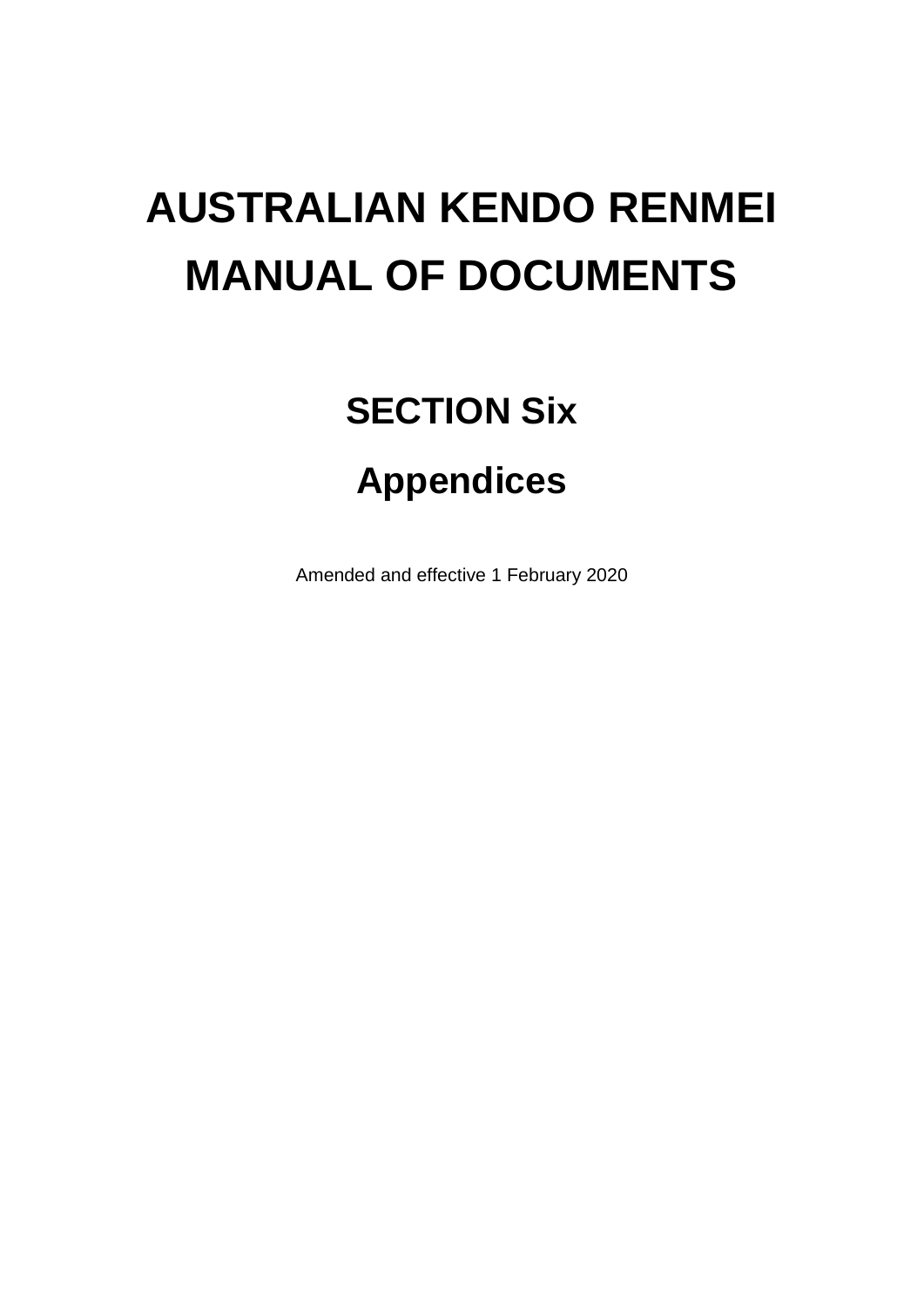# **Section 6 - Appendices - Index**

| Appendix 6.0  | <b>AKR Constitution</b>                                               |
|---------------|-----------------------------------------------------------------------|
| Appendix 6.1  | <b>AKR Official Address</b>                                           |
| Appendix 6.2  | <b>AKR National Council Delegates</b>                                 |
| Appendix 6.3  | <b>AKR Executive Committee</b>                                        |
| Appendix 6.4  | Kendo Board                                                           |
| Appendix 6.5  | laido Board                                                           |
| Appendix 6.6  | Jodo Board                                                            |
| Appendix 6.7  | State Renmei Office Bearers                                           |
| Appendix 6.8  | Grading Forms                                                         |
| Appendix 6.9  | <b>AKR Official Proxy Form</b>                                        |
| Appendix 6.10 | Application Form Foreign Kendo Leaders Camp                           |
| Appendix 6.11 | <b>AKR Kendo Seeding List</b>                                         |
|               | The AKR Kendo Seeding List is a separate document and is available to |
|               | members from Delegates of Affiliated State or Territory Associations. |
| Appendix 6.12 | <b>AKR Kendo Score Sheets</b>                                         |
| Appendix 6.13 | Dojo List                                                             |
| Appendix 6.14 | Secret Ballot Forms                                                   |
| Appendix 6.16 | Affiliated Association Annual Membership Return.                      |
| Appendix 6.17 | Honorary Life Member nomination form                                  |
| Appendix 6.18 | AKR Standard Grading Rules - Clause 1.5.3                             |
|               |                                                                       |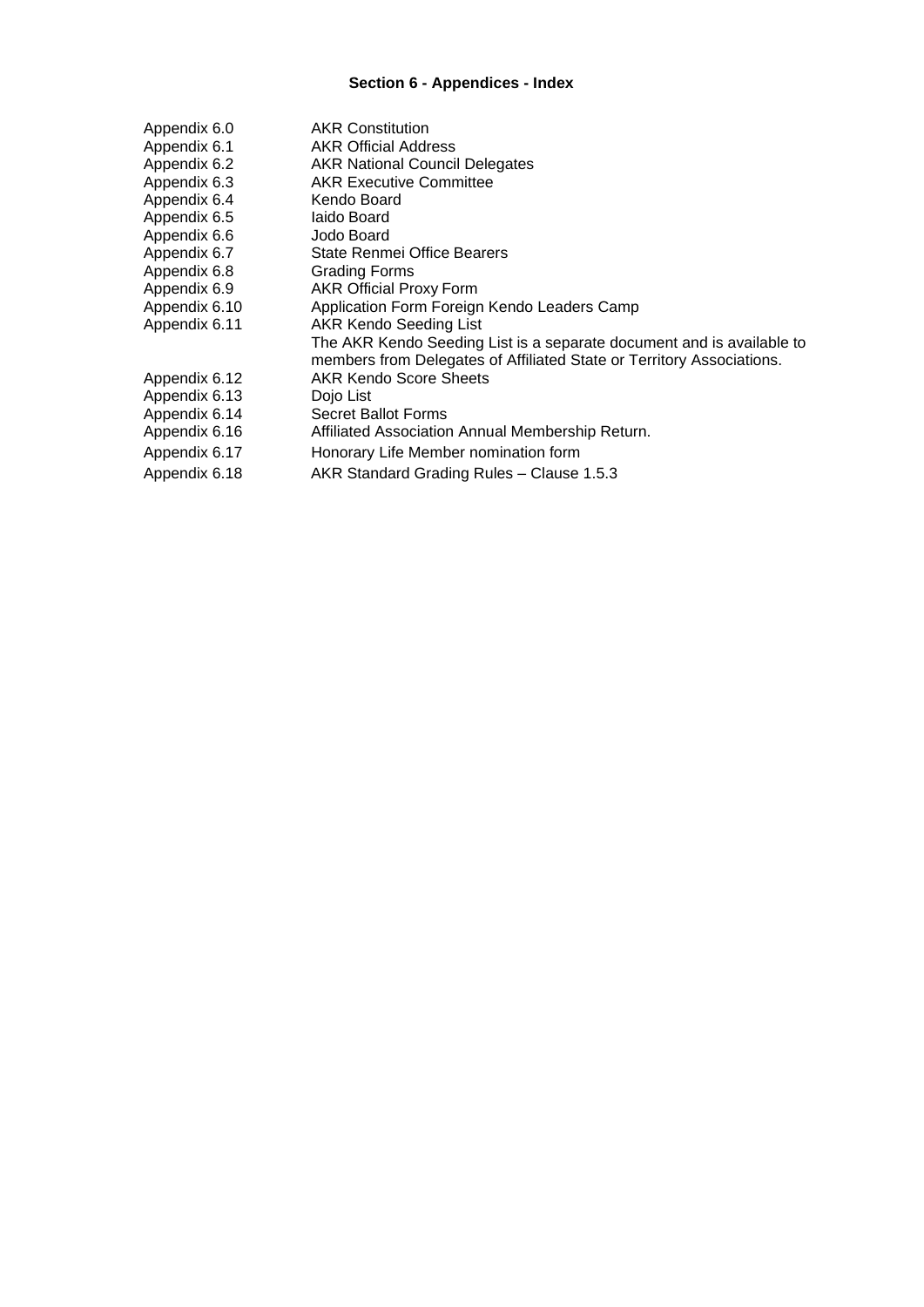#### **Annex 6.0 AKR Constitution**

The AKR Constitution is in a separate document and is available to members from Delegates of Afilliated State or Terrritory Associations.

## **Annex 6.1: AKR Official Address**

Australian Kendo Renmei Incorporated. Incorporated in NSW. No. 062504778. ABN 66 064 550 279

| Post:    | P.O. Box 353                       |
|----------|------------------------------------|
|          | <b>CARLTON NORTH VIC 3054</b>      |
|          | <b>AUSTRALIA</b>                   |
| E-mail:  | akrsecretary@kendoaustralia.asn.au |
| Website: | www.kendoaustralia.asn.au          |

- **Annex 6.2: AKR National Council Delegates** 
	- **AKR Executive Committee**
- **Annex 6.4 Kendo Board**
- **Annex 6.5 Iaido Board**
- **Annex 6.6 Jodo Board**
- **Annex 6.7 State Renmei Office Bearers**

The AKR list of details and contact information for National Council Delegates, Executive Committee, the AKR Iaido, Kendo and Jodo Boards, State Renmei Office Bearers and details of afilliated associations is in a separate document that is emailed regularly to Delegates and Secretaries of Afilliates and to Board Chairpersons.

## **Annex 6.8 Grading Forms**

See separate file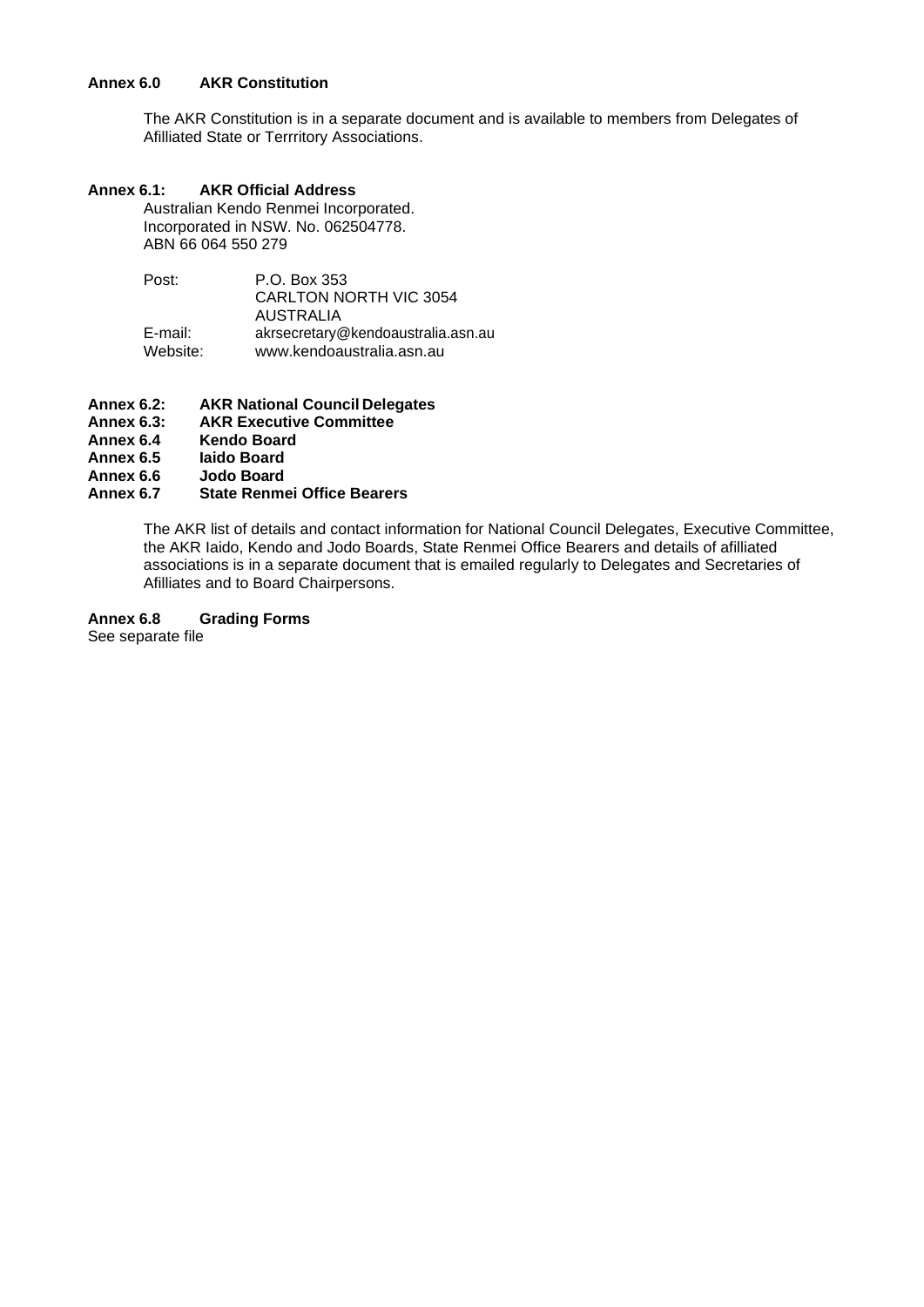# AUSTRALIAN KENDO RENMEI INC.

# FORM OF APPOINTMENT AS PROXY

For use at Annual General Meeting or General Meetings of the AKR Kendo Board, AKR Iaido Board and AKR Jodo Board.

This proxy appointment is to be used at the -

Annual General Meeting or General Meeting of................................................ (Name of Board)

To be held on.........................(Date) and at any adjournment of that meeting to be held within 14 days from the above meeting date.

I,...................................................................................................................... , (Full name)

of...................................................................................................................... , (address)

am a life member of the AKR. (Tick one)

am an Ordinary Affiliate Member of the AKR. I have paid the relevant discipline fee and am entitled to vote at the above meeting.

I hereby appoint

………………………………………………………………………………………, (Full name)

of...................................................................................................................... , (address)



is a life member of the AKR. (Tick one)

is an Ordinary Affiliate Member of the AKR for whom the relevant discipline fee has been paid and is entitled to vote at the above meeting, as my proxy to vote on my behalf at the above meeting

My proxy is hereby instructed to exercise my vote as shown below. If I have provided no instruction, the proxy may exercise my vote, at their own discretion.

Voting instructions to proxy holder:

. The contract of the contract of the contract of the contract of the contract of the contract of the contract of the contract of the contract of the contract of the contract of the contract of the contract of the contrac ………………………………………………………………………………………………………… ………………………………………………………………………………………………………… Signed: ……………………………………… (Signature of member appointing Proxy)

Date: ………………..

Proxy forms must be delivered to the Secretary of the relevant Board, no later than 24 hours prior to the scheduled meeting time.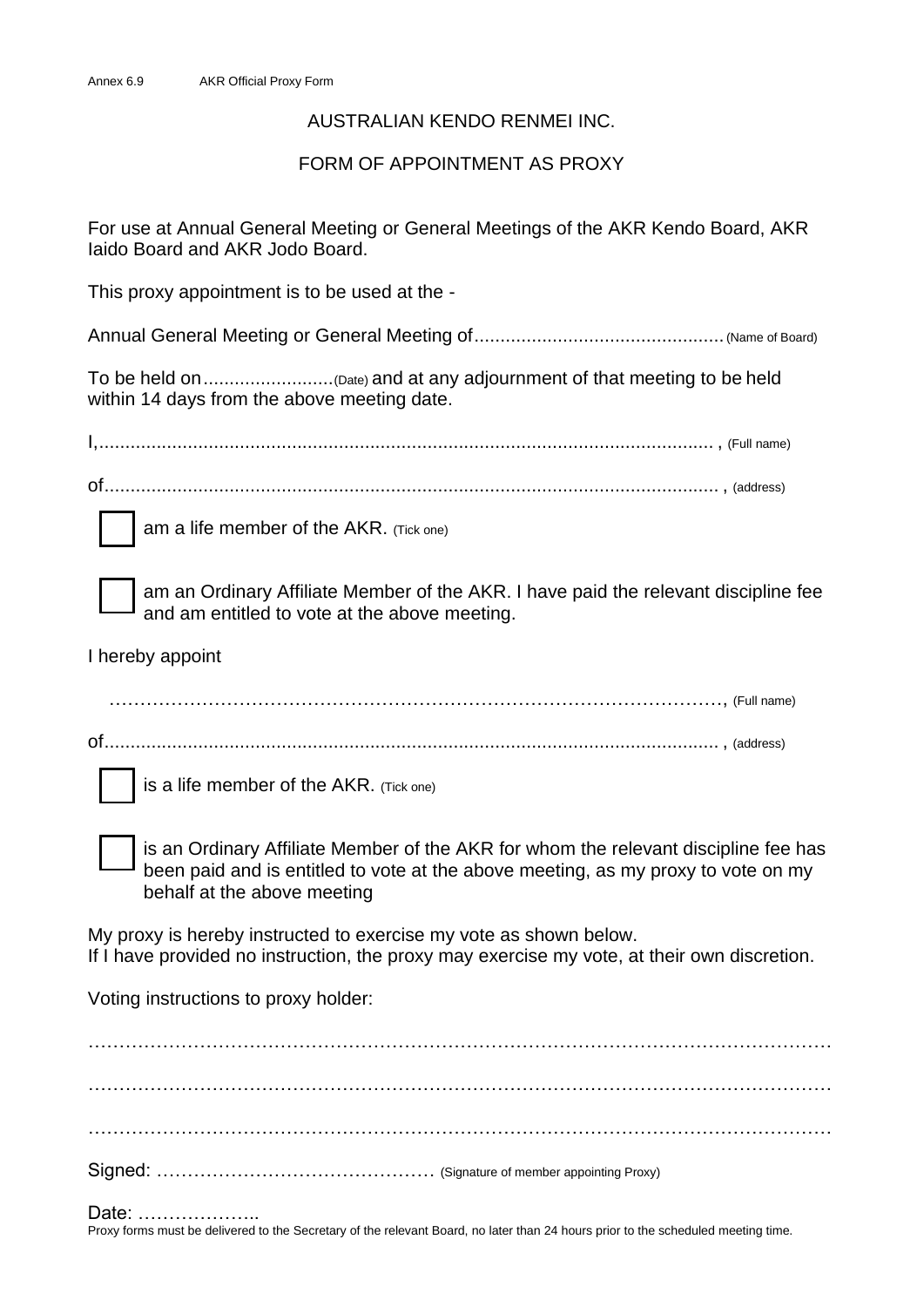# **Annex 6.10 Application Form - Foreign Kendo Leaders Camp**

**APPLICATION FOR FOREIGN KENDO LEADER'S SUMMER SEMINAR. Year:**

Date:

Day Month Year

# **STATE RENMEI** :

Note: (1) This application must reach AKR Kendo Board Secretary, by \_\_\_\_\_\_\_\_\_\_\_\_\_\_\_\_\_\_\_.

(2) Please type or write clearly in block letters.

- (3) If you have more than 4 applicants, supply their information on an additional sheet.
- (4) Indicate if requiring grading on completion of camp.

| Priority<br>Number | Sub<br>sidy | <b>Given Name</b> | <b>Family Name</b> | Gender | Date<br>0f<br><b>Birth</b><br>D/M/Y<br>(Age) | <b>DAN</b> | Home Address<br>Telephone number<br>Fax number<br>E-mail Address | Occupation | Grading<br>required |
|--------------------|-------------|-------------------|--------------------|--------|----------------------------------------------|------------|------------------------------------------------------------------|------------|---------------------|
|                    |             |                   |                    |        |                                              |            |                                                                  |            |                     |
| $\Omega$           |             |                   |                    |        |                                              |            |                                                                  |            |                     |
| 3                  |             |                   |                    |        |                                              |            |                                                                  |            |                     |
|                    |             |                   |                    |        |                                              |            |                                                                  |            |                     |

I hereby recommend the persons above for the Summer Seminar. Presidents Signature: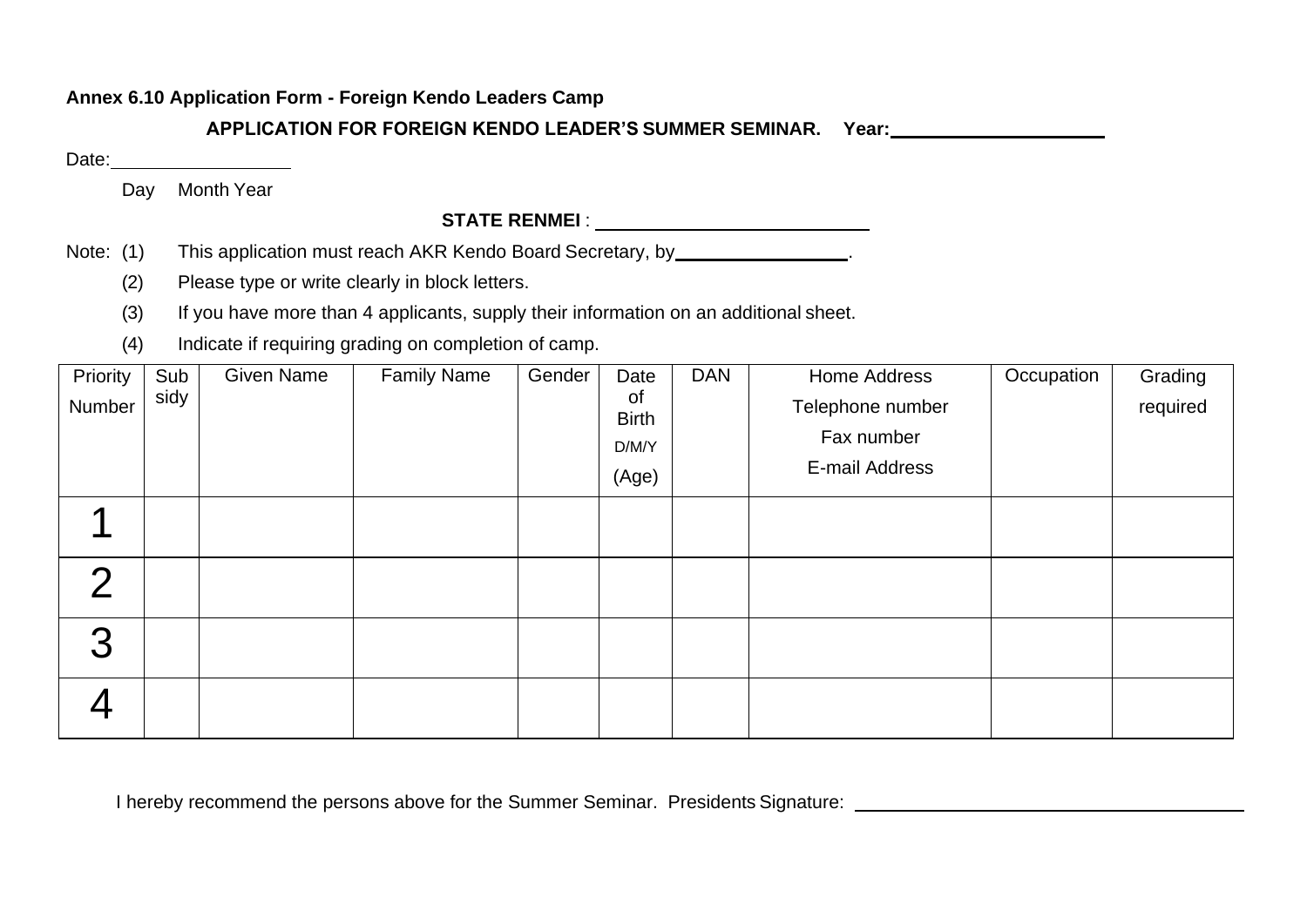# **Annex 6.11 AKR Kendo Seeding Lists**

The AKR Kendo Seeding Lists is a separate document and is available to members from Delegates of Afilliated State or Terrritory Associations.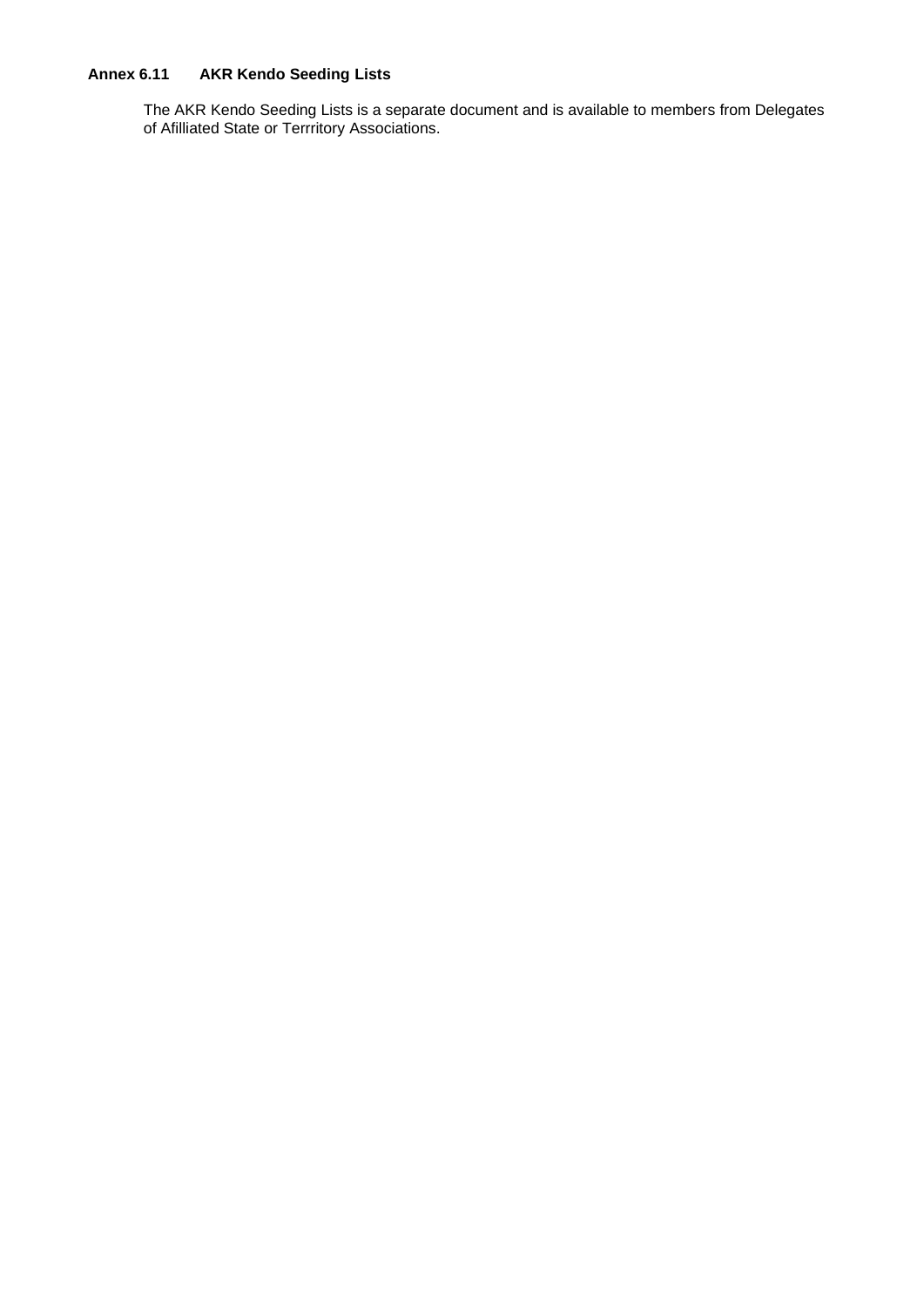# **Annex 6.12 AKR Kendo Score Sheets**

# **AUSTRALIAN KENDO RENMEI - COMPETITION SCORESHEET**

| Date:       |               |              |               | Event:       |       |         |              |       | Scorer: |              |       |         |
|-------------|---------------|--------------|---------------|--------------|-------|---------|--------------|-------|---------|--------------|-------|---------|
| <b>POOL</b> | <b>WINNER</b> |              | <b>PLAYER</b> | Col          | Score | Penalty | Col          | Score | Penalty | Col          | Score | Penalty |
|             |               | 1            |               | $\mathsf{R}$ |       |         |              |       |         | W            |       |         |
|             |               | $\mathbf{2}$ |               | W            |       |         | W            |       |         |              |       |         |
|             |               | 3            |               |              |       |         | $\mathsf{R}$ |       |         | $\mathsf{R}$ |       |         |
|             |               |              |               |              |       |         |              |       |         |              |       |         |
| <b>POOL</b> | <b>WINNER</b> |              | <b>PLAYER</b> | Col          | Score | Penalty | Col          | Score | Penalty | Col          | Score | Penalty |
|             |               | 1            |               | $\mathsf{R}$ |       |         |              |       |         | W            |       |         |
|             |               | $\mathbf{2}$ |               | W            |       |         | W            |       |         |              |       |         |
|             |               | 3            |               |              |       |         | $\mathsf{R}$ |       |         | $\mathsf{R}$ |       |         |
|             |               |              |               |              |       |         |              |       |         |              |       |         |
| <b>POOL</b> | <b>WINNER</b> |              | <b>PLAYER</b> | Col          | Score | Penalty | Col          | Score | Penalty | Col          | Score | Penalty |
|             |               | 1            |               | $\mathsf{R}$ |       |         |              |       |         | W            |       |         |
|             |               | $\mathbf{2}$ |               | W            |       |         | W            |       |         |              |       |         |
|             |               | 3            |               |              |       |         | $\mathsf{R}$ |       |         | $\mathsf{R}$ |       |         |
|             |               |              |               |              |       |         |              |       |         |              |       |         |
| <b>POOL</b> | <b>WINNER</b> |              | <b>PLAYER</b> | Col          | Score | Penalty | Col          | Score | Penalty | Col          | Score | Penalty |
|             |               | 1            |               | $\mathsf{R}$ |       |         |              |       |         | W            |       |         |
|             |               | $\mathbf{2}$ |               | W            |       |         | W            |       |         |              |       |         |
|             |               | 3            |               |              |       |         | $\mathsf{R}$ |       |         | $\mathsf{R}$ |       |         |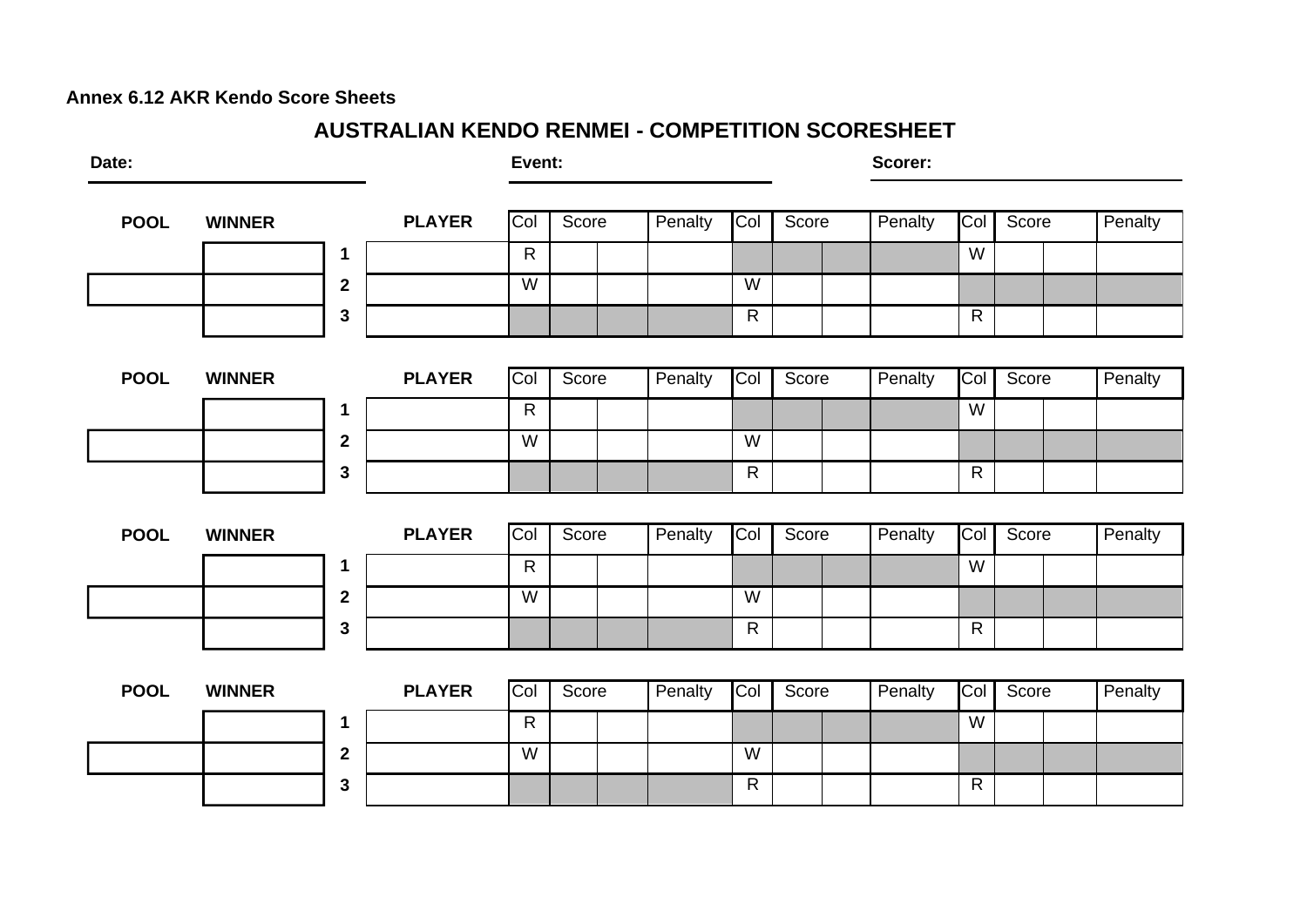#### **Contact List**

The AKR list of details and contact information for National Council Delegates, Executive Committee, the AKR Iaido, Kendo and Jodo Boards, State Renmei Office Bearers and details of afilliated associations is in a separate document that is emailed regularly to Delegates and Secretaries of Afilliates and to Board Chairpersons.

#### **Dojo List**

The AKR Dojo list is updated when changes are advised. The list is available to be viewed on the AKR website at [www.kendoaustralia.asn.au.](http://www.kendoaustralia.asn.au/)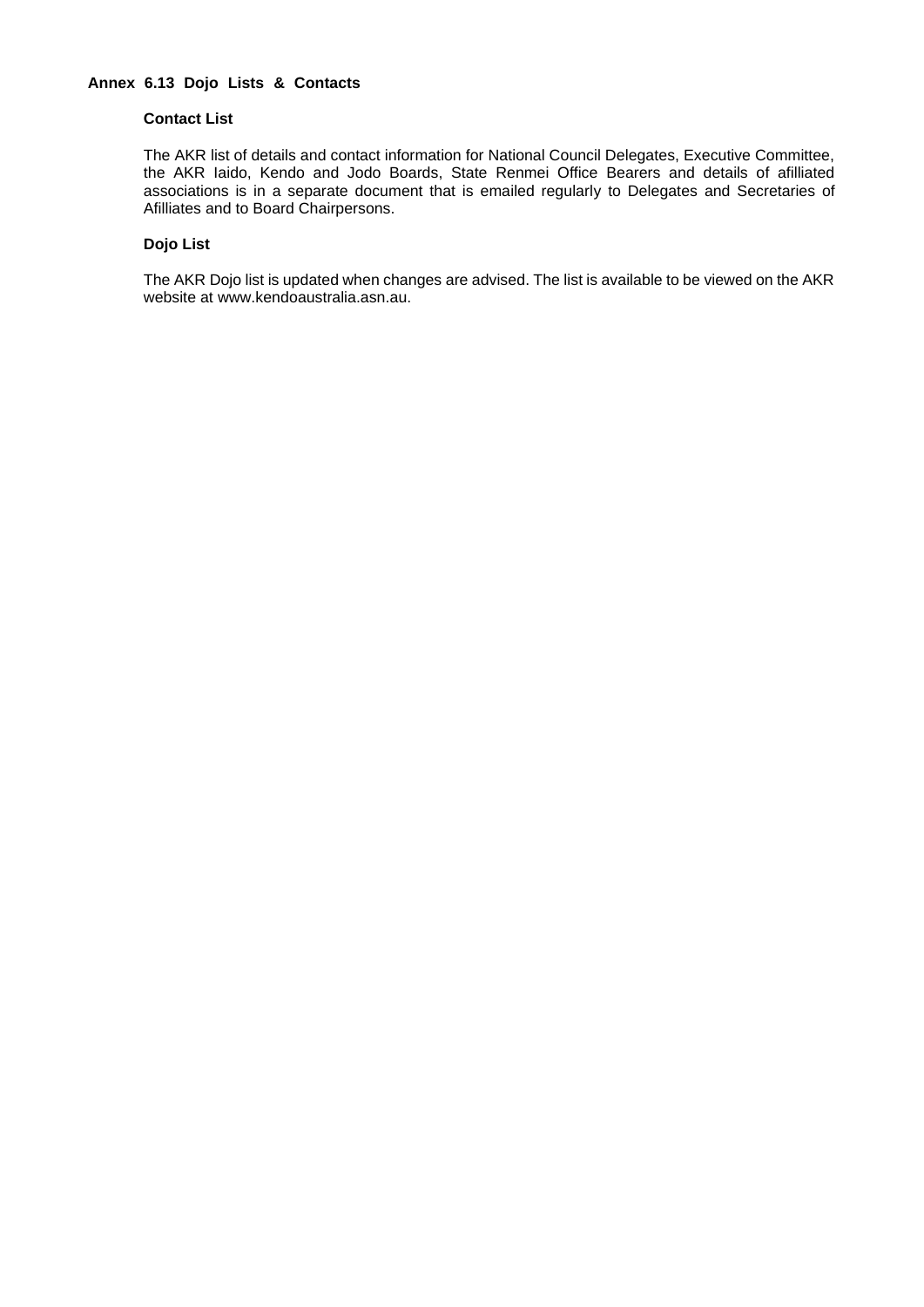# **Annex 6.14 Secret Ballot Forms**









|                | <b>AKR Ballot Form</b> |  |
|----------------|------------------------|--|
| Candidate No.  |                        |  |
| 1              |                        |  |
|                |                        |  |
| $\overline{2}$ |                        |  |
|                |                        |  |
| 3              |                        |  |
|                |                        |  |
| 4              |                        |  |
|                |                        |  |

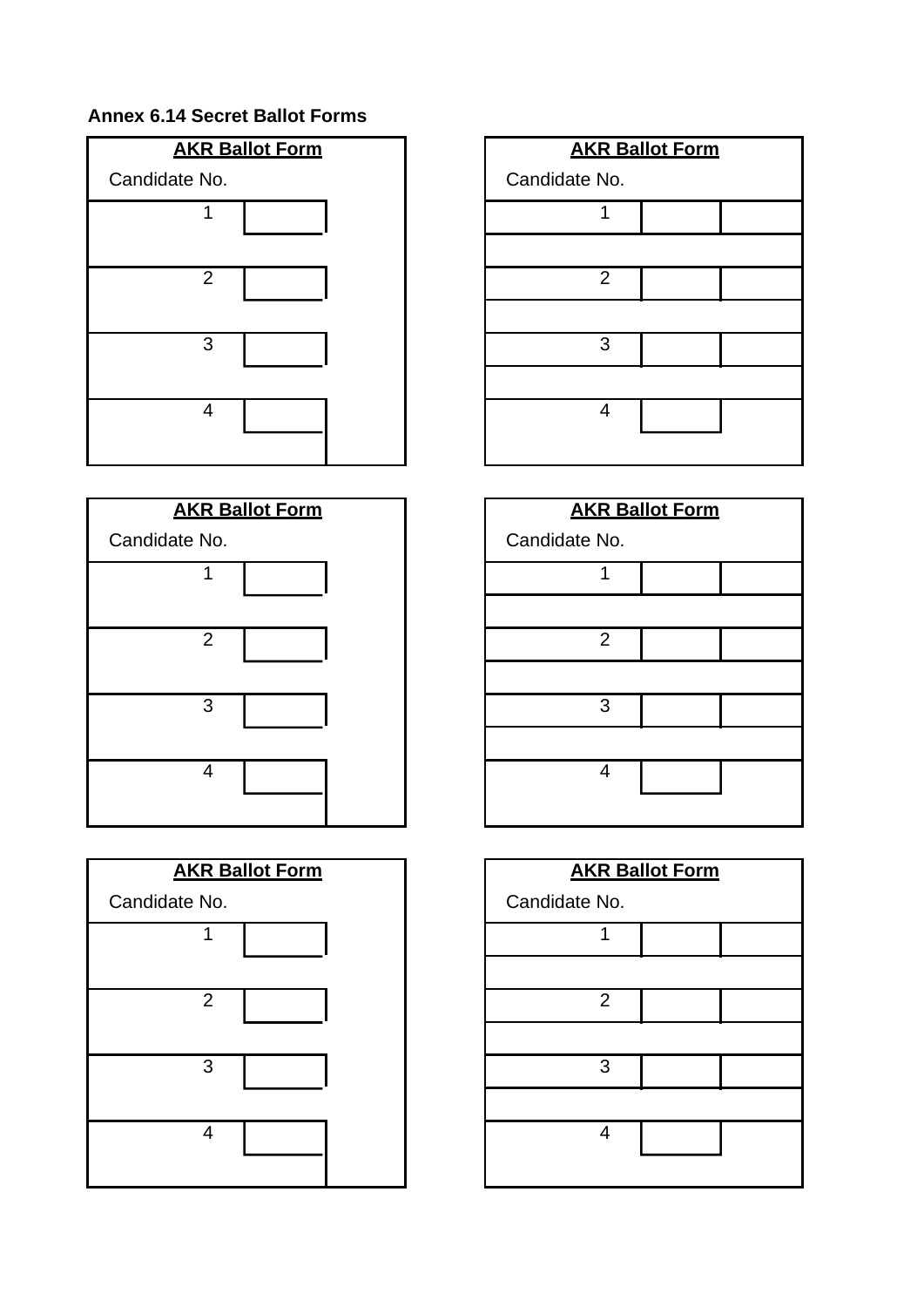# AUSTRALIAN KENDO RENMEI INC. FORM FOR NOMINATION OF A HONORARY LIFE MEMBER

| (Tick one) |                                                                                                                                                                                                                                                                                                                                                                                                                                                                                 |  |
|------------|---------------------------------------------------------------------------------------------------------------------------------------------------------------------------------------------------------------------------------------------------------------------------------------------------------------------------------------------------------------------------------------------------------------------------------------------------------------------------------|--|
|            |                                                                                                                                                                                                                                                                                                                                                                                                                                                                                 |  |
|            | I hereby nominate                                                                                                                                                                                                                                                                                                                                                                                                                                                               |  |
|            | (Full name) (Full name) (Full name) (Full name) (Full name) (Full name) (Full name) (Full name) (Full name) (Full name)                                                                                                                                                                                                                                                                                                                                                         |  |
|            |                                                                                                                                                                                                                                                                                                                                                                                                                                                                                 |  |
|            | For Honorary Life Member of the Australian Kendo Renmei.                                                                                                                                                                                                                                                                                                                                                                                                                        |  |
|            |                                                                                                                                                                                                                                                                                                                                                                                                                                                                                 |  |
|            | 1. has been a life financial affiliate member of the AKR for  years,<br>2. has made an outstanding and sustained contribution to the development or function<br>of the AKR or of the arts of Kendo, laido or Jodo (please circle) at state and/or national<br>(please circle) level, and<br>3. has acted as a role model to other members of the AKR and/or the wider community<br>in furthering the study of Kendo, laido or Jodo or the aims of the AKR as outlined<br>below. |  |
|            |                                                                                                                                                                                                                                                                                                                                                                                                                                                                                 |  |
|            |                                                                                                                                                                                                                                                                                                                                                                                                                                                                                 |  |
|            |                                                                                                                                                                                                                                                                                                                                                                                                                                                                                 |  |
|            |                                                                                                                                                                                                                                                                                                                                                                                                                                                                                 |  |
|            |                                                                                                                                                                                                                                                                                                                                                                                                                                                                                 |  |
|            |                                                                                                                                                                                                                                                                                                                                                                                                                                                                                 |  |
|            |                                                                                                                                                                                                                                                                                                                                                                                                                                                                                 |  |
|            |                                                                                                                                                                                                                                                                                                                                                                                                                                                                                 |  |
|            |                                                                                                                                                                                                                                                                                                                                                                                                                                                                                 |  |
|            |                                                                                                                                                                                                                                                                                                                                                                                                                                                                                 |  |
|            |                                                                                                                                                                                                                                                                                                                                                                                                                                                                                 |  |
|            |                                                                                                                                                                                                                                                                                                                                                                                                                                                                                 |  |
|            |                                                                                                                                                                                                                                                                                                                                                                                                                                                                                 |  |
|            |                                                                                                                                                                                                                                                                                                                                                                                                                                                                                 |  |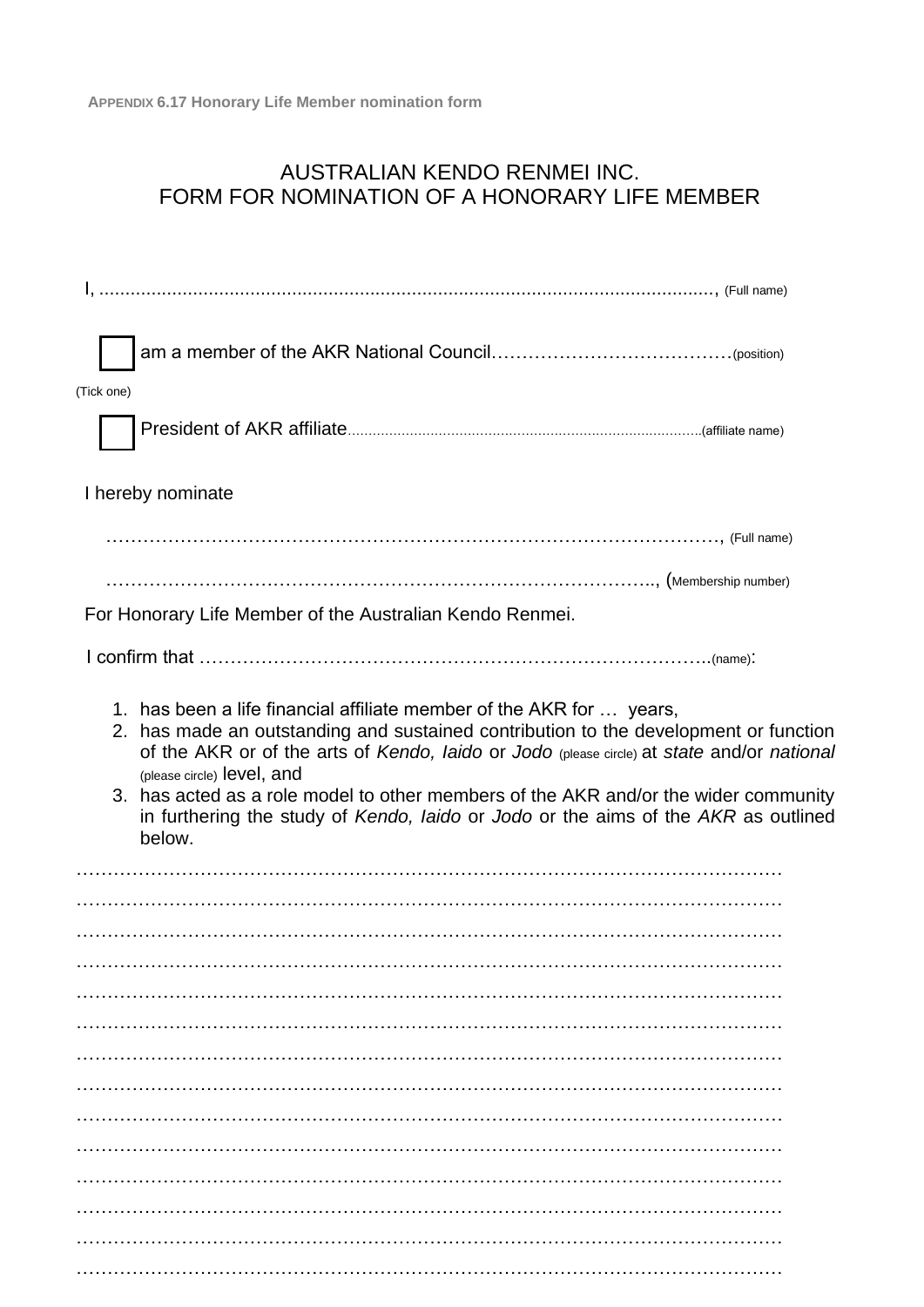| Date:                   |
|-------------------------|
|                         |
| Nomination seconded by: |
|                         |
|                         |
|                         |
| (Tick one)              |
|                         |
|                         |
|                         |
|                         |

Date: ......................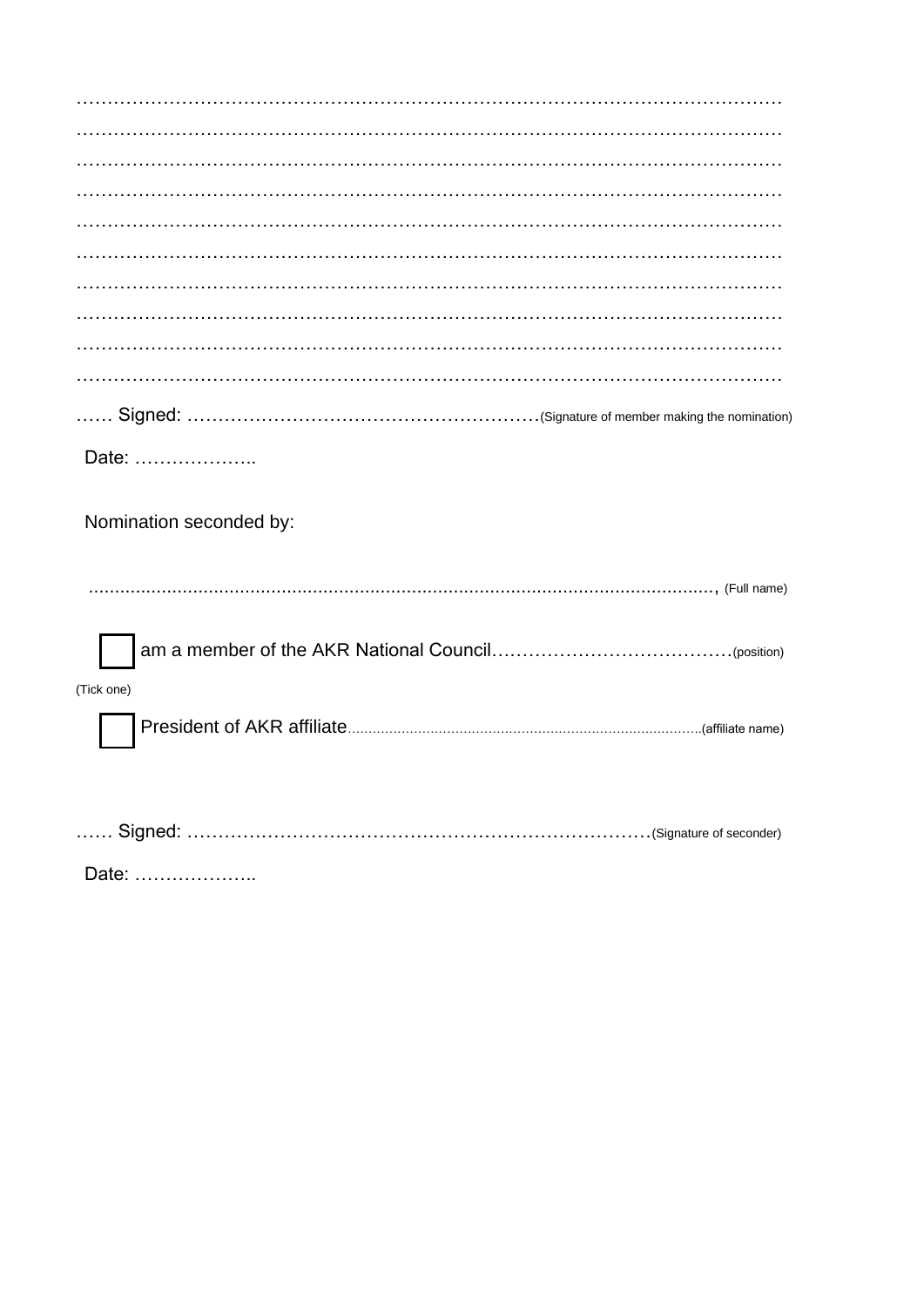#### AUSTRALIAN KENDO RENMEI

#### STANDARD RULES FOR DAN and KYU EXAMINATIONS (Manual of Documents, Section 1, clause 1.5.3).

Effective from 1 February 2020.

#### **1. DAN and KYU GRADES**

The Dan and Kyu grades comprise from 6 Kyu to 10 Dan.

Grades shall be granted by the decision of a correctly assembled Grading Examination Panel and will be in accordance with the overall ability of the candidate.

The Australian Kendo Renmei Incorporated (AKR) does not conduct Grading Examinations for 7 Dan and above.

#### **2. AUTHORITY TO CONDUCT EXAMINATIONS**

In each calendar year, State and Territory Affiliated Associations (affiliate/s) of the AKR are authorised to arrange the following exams for each of Kendo, Iaido and Jodo:

- Kyu exams.
- No more than two Dan exams up to and including 4 Dan.

In the case of national examinations any decision or clarification in relation to any and all examination details will be made by the board chair on or before the day of the exam. Such decisions are final and not subject to deliberation under any circumstances

In the case of state examinations, the designated procedural officers' decisions or clarifications in relation to any and all examination details will be made by the board chair on or before the day of the exam. Such decisions are final and not subject to deliberation under any circumstances

In addition, in each calendar year, the AKR Kendo, Iaido and Jodo Boards (Boards) are authorised to conduct:

- One exam up to 6 Dan, for their respective art.
- One exam up to 6 Dan, for their respective art on special occasions, such as at seminars where visiting expert sensei may be attending.

#### **3. GRADING PROCEDURAL OFFICER**

The AKR President, after consulting the relevant Board Chairman and affiliate President may appoint a Grading Procedural Officer to attend any Dan examination conducted by an affiliate or Board.

The role of the Grading Procedural Officer is to assist compliance with AKR rules, guidelines and standards. The Grading Procedural Officer may advise or be consulted on the conduct of the exam, the relevant rules, procedures and ensure all elements of grading examinations are conducted correctly. The Grading Procedural Officer shall not be an Examiner. Organisers of grading exams shall provide suitable seating and work area at the Examination venue for the Grading Procedural Officer.

The Grading Procedural Officer will provide a report to any and all of National Council, the relevant affiliate, the relevant Board or Executive Committee. The report will include comments on the conduct of the grading exam and compliance with the relevant AKR rules and procedures for Dan examinations.

#### **4. CONDUCT OF EXAMS**

Dan or Kyu exams conducted by an affiliate or Board shall be in accordance with the rules set forth below and elsewhere in the AKR Manual of Documents. In the case of a conflict, these rules shall override rules that may be published elsewhere in the AKR Manual of Documents.

All examination elements must be assessed at each exam session. No element may be deferred, so as to be re-examined separately, or at another time.

Exams for Kendo 1 to 5 Dan shall include matches (jitsugi), Kendo Kata and a written test. Exams for Kendo, Iaido or Jodo 5 Dan may also include questions on Shinpan duties. (No written test is required for 6 Dan).

Examiners should wear business like attire.

- Males white shirt a dark tie and suit and socks.
- Females should dress to a similar standard.

Mon-suki, or suitable quality gi and hakama may be worn where approved and appropriate.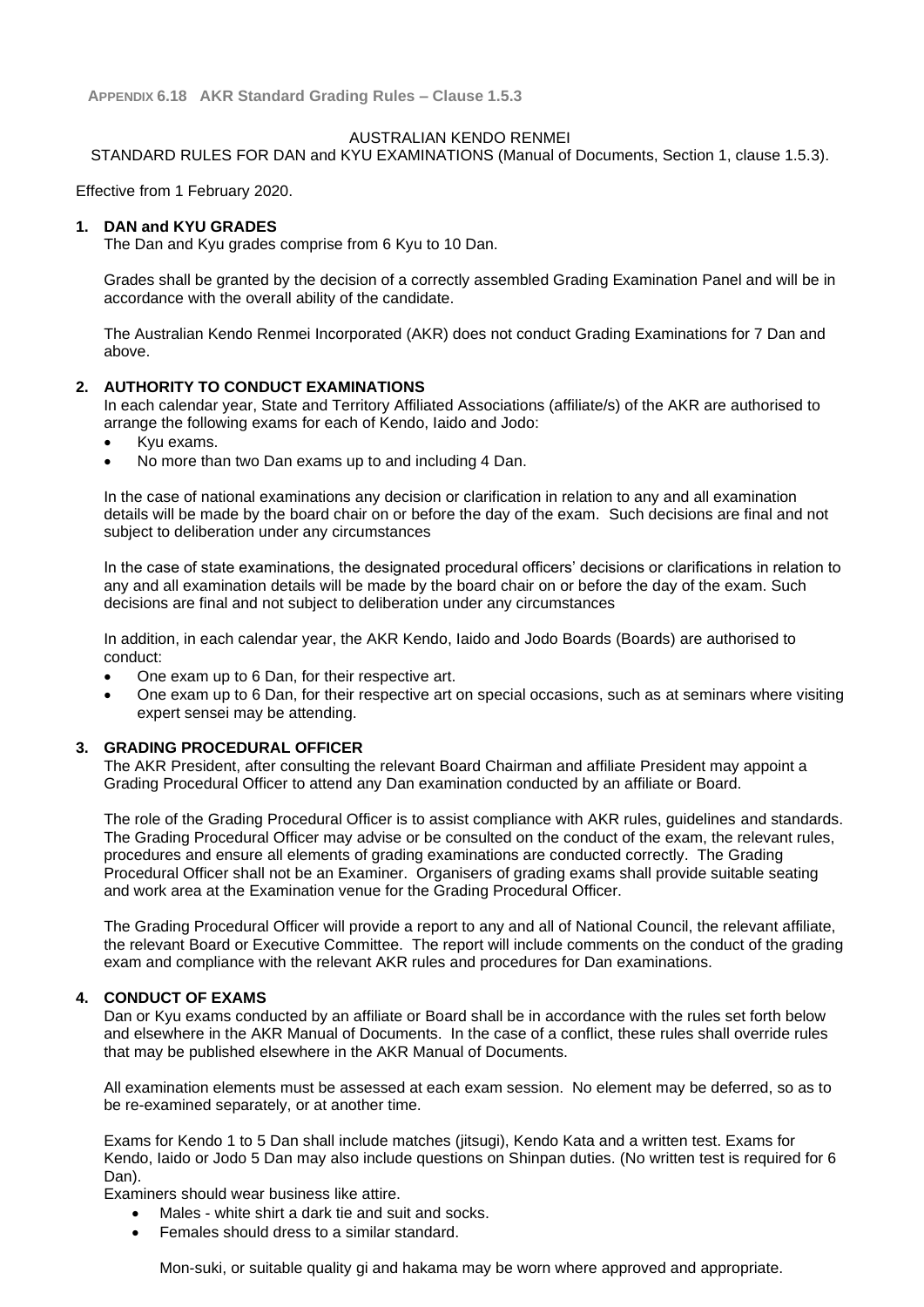## **5. ASSESSMENT RULES FOR EXAMS**

The AKR guidelines and criteria for technical assessment are detailed in the Kendo, Iaido and Jodo sections of the AKR Manual of Documents.

## **6. APPOINTMENT OF EXAMINATION PANEL MEMBERS**

A Committee that is formed by the President of the affiliate or Chairman of the Board that is conducting the Grading Examination shall meet and appoint the examiners.

## **7. QUALIFICATION OF EXAMINATION PANEL MEMBERS**

Examination panel members must be:

- Affiliate members or life members of the AKR or a member of an overseas FIK affiliated organisation.
- A current and regular practitioner of the art being examined.
- Graded at the prescribed examiner's Dan level in the art that is being examined.
- In sound physical and mental condition with good health and fitness levels.

Examiners should be selected on a combination of their seniority, coaching qualifications, experience as instructors and the ability to remain impartial to the member being examined.

Practitioners residing overseas, who are not members of the AKR are also eligible for appointment as examination panel members. They must also meet the qualification criteria and in addition, if considered to be suitable, must be authorised in advance by the President of their home organisation and the AKR President and after consulting the relevant Board Chairman.

Note that members of the All Japan Kendo Federation (AJKF) in addition to a request from the AKR, are required by their organisation to also personally apply and obtain prior approval from the President of the AJKF to join a Grading Examination Panel outside of Japan.

## **8. EXAMINER'S DAN LEVEL, REQUIRED NUMBER OF EXAMINERS AND CONSENT CRITERIA**

| Number of Examiners             | Consent to pass |
|---------------------------------|-----------------|
| 3 person panel                  |                 |
| 5 person panel (Sandan & below) |                 |
| 5 person panel (Yondan & Godan) |                 |
| 6 person panel                  |                 |
| 7 person panel                  |                 |

8.1 Examiners Consent Criteria To Pass An Examination

#### 8.2 Minimum Panel Requirements

| Level to be Examined | Art                   | <b>Examiners Qualifications</b> | Minimum |
|----------------------|-----------------------|---------------------------------|---------|
|                      |                       |                                 | Number  |
| Kyu                  | laido & Jodo          | Nidan and above                 | 3       |
| Kyu                  | Kendo                 | Sandan and above                | 3       |
| Shodan               | laido & Jodo          | Sandan and above                | 3       |
| Shodan               | Kendo                 | Yondan and above                | 5       |
| Nidan                | laido & Jodo          | Yondan and above                | 3       |
| Nidan                | Kendo                 | Godan and above                 | 5       |
| Sandan               | laido, Jodo and Kendo | Godan and above                 | 5       |
| Yondan               | laido, Jodo           | Rokkudan and above              | 5       |
| Godan                | laido, Jodo           | Nanadan and above               | 5       |
| Rokkudan             | Kendo                 | Nanadan and above               | 6       |

Article 5. FIK Standard Guideline for Dan/Kyu Examination: Concerning the 4 -DAN or higher Dan examination, if the required number of qualified and suitable examiners cannot be appointed by the method stipulated in 8.2, the number of the examiners may be reduced to 5. In this case the consent of minimum 4 examiners shall suffice for the decision of passing.